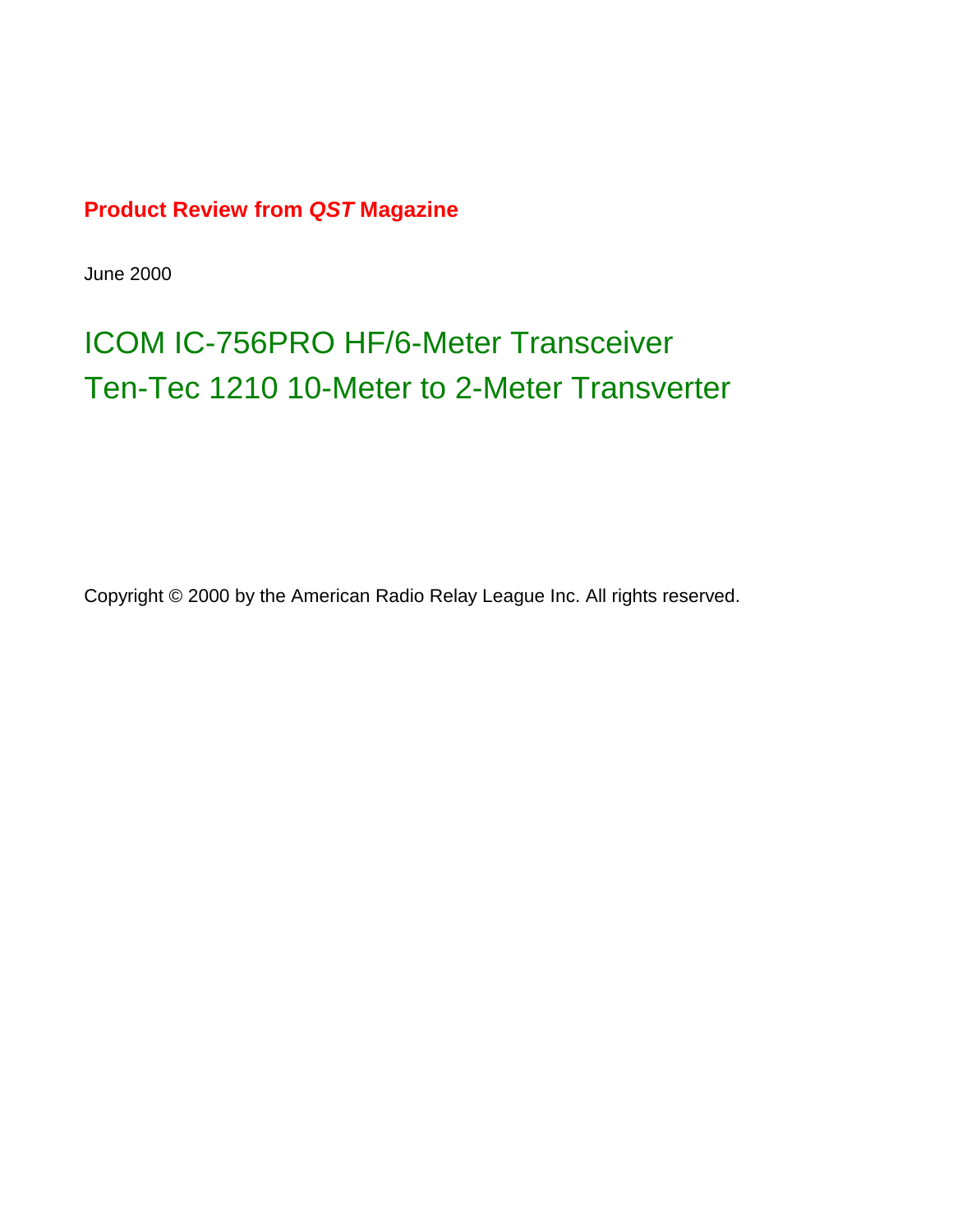## PRODUCT REVIEW

## <span id="page-1-0"></span>ICOM IC-756PRO HF/6-Meter Transceiver

*By Rick Lindquist, N1RL Senior News Editor*

A sign on my office door—placed there as a gag (I think) by a colleague—exhorts "Try to keep up!" In the technological arena, where your new PC devolves into trash within 18 months, keeping up is becoming exceedingly difficult. Is the day that far off when we'll view our amateur transceivers the same way we view our PCs—as just so much future techno-junk?

While Amateur Radio manufacturers undoubtedly would love an environment where hams traded in their HF rigs every couple of years, we can't envision that scenario anytime soon. We hams, by and large, want to get our money's worth, and few among us are eager to be the first on the block to shift paradigms.

Hams often are accused of keeping a safe distance from that "cutting edge" we keep hearing about. Manufacturers who must be on the so-called "bleeding edge" to stay competitive in other markets have coaxed us along. Still, when something new and/or different rolls by, many of us view it with flintyeyed suspicion.

This time, it's the ICOM IC-756PRO, the "all-DSP" progeny of the IC-756. The IC-756PRO offers oodles of creature features, plus you'll never need to buy an optional crystal filter for this transceiver (which can add another kilobuck to the cost of fully outfitting some transceivers). The PRO's heavy reliance on DSP, however, had some in the amateur community wondering if it really can get the job done.

The first Amateur Radio transceiver designed to rely on digital signal processing instead of crystal filters—the Kenwood TS-870 with its then state-of-the-art 16-bit DSP—came on the market a scant five years ago. Subsequently, the PC-controlled Kachina 505DSP—the closest thing yet to a paradigm shift for Amateur Radio—was the hit of the Dayton Hamvention a few years back. Despite being competent performers, neither radio lit the marketplace on fire. More recently, Ten-Tec lowered the bar to ownership of a PC-controlled DSP transceiver when it introduced the under-\$1000 Pegasus.

The ICOM IC-756PRO offers an attractive package that contains the fruits of ever-lower manufacturing costs for digital devices and an operating interface that's familiar and fun. It's also a different kind of radio.

#### **What's the Dif?**

The natural tendency of most hams will be to wonder if the IC-756PRO is just an



updated IC-756 with more digital bells and whistles. The answer is yes—and no.

Yes, all the buttons and knobs are in the same places, but the PRO takes advantage of the economy of digital technology to pack lots more goodies into the same-sized box with a computer-style TFT display that's to die for. Yes, the PRO relies almost exclusively on DSP for receiver filtering. All hardware filters are ceramic types. Crystal filters are not even optional.

The PRO's DSP is the most advanced on the amateur market. At its heart is a 32-bit floating point ADSP chip. The analog-todigital converter is 24 bit. In terms of what's out there in the Amateur Radio marketplace already, the IC-756PRO offers next-generation digital capabilities. Yes, it's even more fun to use than the "original."

No, this is not your father's '756. For all intents and purposes, this is a totally different radio.

#### **Talk is Cheap**

As it is with anything new and different, the IC-756PRO has generated its fair share of Internet chatter. We've observed that the amateur community often muckles onto just about any new HF offering as a potential candidate for sainthood, the end of the search for the Holy Grail, the next great contest or DX box. Manufacturers don't help matters when they tout their products as "the ultimate" or "the finest."

When the transceiver doesn't quite live up to these overblown expectations, there's a tendency to deprecate the transceiver or the

#### **Bottom Line**

The ICOM IC-756PRO's DSP is the most advanced currently available in an amateur transceiver. With a 32-bit floating point ADSP chip at its heart, the PRO delivers tremendous filter flexibility, a striking color display and an incredible array of standard features.

manufacturer (or both) for not being all that it could be. Self-appointed technocrats then weigh in with their advice on what the manufacturer *should* have done to engineer a product that meets their demanding tastes.

And so it was when the PRO debuted. Some appeared ready to trade in a TS-850, FT-990, or even an IC-781 and put a PRO in its place. A few bold souls even ventured forth to become the first kids in their respective neighborhoods to own one (we always like to think that everyone first waits for the Product Review to appear in *QST* ).

Early postings from these new owners and from others who had had a chance to at least try out a PRO—gave rise to other reflector threads focusing on the PRO's signal-handling capabilities. This is, after all, where the rubber meets the road in a transceiver. As the old saw goes: "If you can't hear 'em, you can't work 'em."

Concerns were resurrected that, lacking crystal filters, the PRO couldn't possibly perform as well as the conventional transceivers. Some worried aloud whether strong signals within the bandpass of the receiver's 15 kHz ceramic roofing filter would overtake the DSP and continue to trigger an AGC response even though the signals no longer were audible (ICOM says the PRO incorporates multiple AGC loops). Indeed, early observations showed that on CW, the digital brickwall filtering eliminated the signal, but more often than not, some key clicks lived on over a larger portion of the band than with a crystal-filtered radio. "It's not objectionable with one or two strong signals, but everyone wonders what will happen when it's DX contest time, and there are S9+20 dB signals every 500 Hz throughout the band," one early user said. Some fretted about strange noises and "intermod" because of the digital filters.

We found that, by and large, the PRO is able to "hear 'em," even in a band busy of contesters and a multitude of strong signals. In doing so, it can exhibit tendencies—per-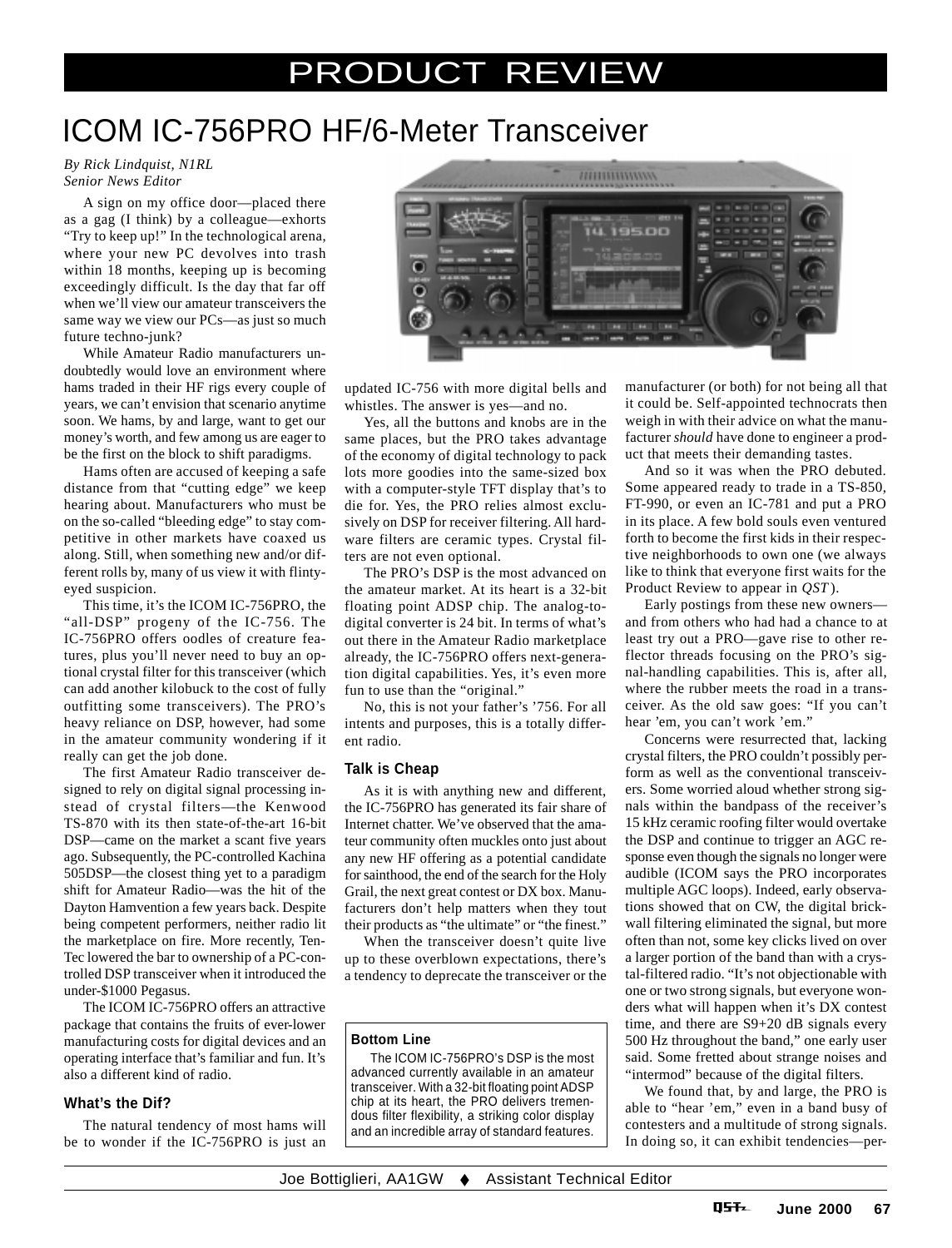| Table 1                                                                                                                                                                                |                                                                                                                                                                                                                    |                                                           |                           |                           |  |
|----------------------------------------------------------------------------------------------------------------------------------------------------------------------------------------|--------------------------------------------------------------------------------------------------------------------------------------------------------------------------------------------------------------------|-----------------------------------------------------------|---------------------------|---------------------------|--|
| ICOM IC-756PRO, serial number 01313                                                                                                                                                    |                                                                                                                                                                                                                    |                                                           |                           |                           |  |
| <b>Manufacturer's Claimed Specifications</b>                                                                                                                                           | <b>Measured in the ARRL Lab</b>                                                                                                                                                                                    |                                                           |                           |                           |  |
| Frequency coverage: Receive, 0.03-60;                                                                                                                                                  | Receive, as specified <sup>1</sup> ; transmit, $1.8-2$ , $3.4-4.1$ ,<br>7.0-7.5, 9.9-10.5, 13.9-14.5. 17.9-18.5,<br>20.9-21.5, 24.4-25.1, 28-30, 50-54 MHz.                                                        |                                                           |                           |                           |  |
| transmit, 1.8-2, 3.5-4, 7-7.3, 10.1-10.15,<br>14-14.35,18.068-18.168, 21-21.45,<br>24.89-24.99, 28-29.7, 50-54 MHz.                                                                    |                                                                                                                                                                                                                    |                                                           |                           |                           |  |
| Power requirement: Receive, 3.5 A; transmit, 23 A (max).<br>Modes of operation: SSB, CW, AM, FM, FSK, AFSK.                                                                            | Receive, 2.9 A; transmit, 25 A. Tested at 13.8 V.<br>As specified.                                                                                                                                                 |                                                           |                           |                           |  |
| Receiver                                                                                                                                                                               | <b>Receiver Dynamic Testing</b>                                                                                                                                                                                    |                                                           |                           |                           |  |
| SSB/CW sensitivity, bandwidth not specified,<br>10 dB S/N: 1.8-30 MHz, $<$ 0.16 $\mu$ V;<br>50-54 MHz, $<$ 0.13 µV.                                                                    |                                                                                                                                                                                                                    | Noise Floor (mds), 500 Hz filter:<br>Preamp off           | Preamp one                | Preamp two                |  |
|                                                                                                                                                                                        | $1.0$ MHz                                                                                                                                                                                                          | $-117$ dBm                                                | N/A                       | N/A                       |  |
|                                                                                                                                                                                        | 3.5 MHz                                                                                                                                                                                                            | $-127$ dBm                                                | $-135$ dBm                | $-141$ dBm                |  |
|                                                                                                                                                                                        | 14 MHz<br>50 MHz                                                                                                                                                                                                   | $-128$ dBm<br>$-126$ dBm                                  | $-136$ dBm<br>$-132$ dBm  | $-140$ dBm<br>$-140$ dBm  |  |
| AM sensitivity, 10 dB S/N: 0.5-1.8 MHz, <13 µV;<br>1.8-30 MHz, <2 $\mu$ V; 50-54 MHz, <1 $\mu$ V.                                                                                      |                                                                                                                                                                                                                    | 10 dB (S+N)/N, 1-kHz tone, 30% modulation:                |                           |                           |  |
|                                                                                                                                                                                        |                                                                                                                                                                                                                    | Preamp off                                                | Preamp one                | Preamp two                |  |
|                                                                                                                                                                                        | $1.0$ MHz<br>3.8 MHz                                                                                                                                                                                               | $9.1 \mu V$<br>$3.1 \mu V$                                | N/A<br>1.1 $\mu$ V        | N/A<br>$0.6 \mu V$        |  |
|                                                                                                                                                                                        | 50 MHz                                                                                                                                                                                                             | $2.8 \mu V$                                               | $2.0 \mu V$               | $0.7 \mu V$               |  |
| FM sensitivity, 12 dB SINAD: $28-30$ MHz, $< 0.5$ $\mu$ V;<br>50-54 MHz, $<$ 0.32 µV.                                                                                                  | For 12 dB SINAD:                                                                                                                                                                                                   |                                                           |                           |                           |  |
|                                                                                                                                                                                        | 29 MHz                                                                                                                                                                                                             | Preamp off<br>$1.2 \mu V$                                 | Preamp one<br>$0.4 \mu V$ | Preamp two<br>$0.2 \mu V$ |  |
|                                                                                                                                                                                        | 52 MHz                                                                                                                                                                                                             | $1.2 \mu V$                                               | $0.7 \mu V$               | $0.3 \mu V$               |  |
| Blocking dynamic range: Not specified.                                                                                                                                                 |                                                                                                                                                                                                                    | Blocking dynamic range, 500 Hz filter:                    |                           |                           |  |
|                                                                                                                                                                                        |                                                                                                                                                                                                                    | Preamp off                                                | Preamp one<br>125dB       | Preamp two                |  |
|                                                                                                                                                                                        | 3.5 MHz<br>14 MHz                                                                                                                                                                                                  | 127 dB<br>127 dB                                          | 125 dB                    | 122 dB<br>120 dB          |  |
|                                                                                                                                                                                        | 50 MHz                                                                                                                                                                                                             | 127 dB                                                    | 130 dB                    | 122 dB                    |  |
| Two-tone, third-order IMD dynamic range: Not specified.                                                                                                                                |                                                                                                                                                                                                                    | Two-tone, third-order IMD dynamic range, 500 Hz filter:   |                           |                           |  |
|                                                                                                                                                                                        | 3.5 MHz                                                                                                                                                                                                            | Preamp off<br>92 dB                                       | Preamp one<br>92 dB       | Preamp two<br>90 dB       |  |
|                                                                                                                                                                                        | 14 MHz                                                                                                                                                                                                             | 95 dB                                                     | 92 dB                     | 88 dB                     |  |
|                                                                                                                                                                                        | 50 MHz                                                                                                                                                                                                             | 93 dB                                                     | 84 dB                     | 89 dB                     |  |
| Third-order intercept: Not specified.                                                                                                                                                  | 3.5 MHz                                                                                                                                                                                                            | Preamp off<br>$+13.5$ dBm                                 | Preamp one<br>+4.7 dBm    | Preamp two<br>$-5.0$ dBm  |  |
|                                                                                                                                                                                        | 14 MHz                                                                                                                                                                                                             | $+15.4$ dBm                                               | $+4.3$ dBm                | $-6.9$ dBm                |  |
|                                                                                                                                                                                        | 50 MHz                                                                                                                                                                                                             | $+15.2$ dBm                                               | $-4.2$ dBm                | $-6.2$ dBm                |  |
| Second-order intercept: Not specified.<br>FM adjacent channel rejection: Not specified.<br>FM two-tone, third-order IMD dynamic range: Not specified.                                  | Preamp off, +64 dBm; preamp one, +63 dBm; preamp two, +43 dBm.<br>20 kHz channel spacing, both preamps on: 29 MHz, 76 dB; 52 MHz, 82 dB.<br>20 kHz channel spacing, both preamps on: 29 MHz, 78 dB; 52 MHz, 77 dB. |                                                           |                           |                           |  |
| S-meter sensitivity: Not specified.                                                                                                                                                    | 10 MHz channel spacing: 52 MHz, 105 dB.<br>S9 signal at 14.2 MHz: preamp off, 64 $\mu$ V; preamp one, 16 $\mu$ V;<br>preamp two, 8.3 $\mu$ V; 50 MHz, preamp off, 68 $\mu$ V;                                      |                                                           |                           |                           |  |
|                                                                                                                                                                                        | preamp one, 30 uV; preamp two, 7.8 uV.                                                                                                                                                                             |                                                           |                           |                           |  |
| Squelch sensitivity: SSB, CW, RTTY, $<$ 5.6 $\mu$ V; FM, $<$ 1 $\mu$ V.                                                                                                                | At threshold, preamp on: SSB, 1.1 $\mu$ V; FM, 29 MHz, 0.4 $\mu$ V; 52 MHz, 0.4 $\mu$ V.                                                                                                                           |                                                           |                           |                           |  |
| Receiver audio output: 2 W into 8 $\Omega$ (THD not specified).                                                                                                                        | 2.2 W at 10% THD into 8 $\Omega$ .                                                                                                                                                                                 |                                                           |                           |                           |  |
| IF/audio response: Not specified.                                                                                                                                                      | Range at -6dB points, (bandwidth):<br>CW-N (500 Hz filter): 342-857 Hz (515 Hz);<br>CW-W: 74-1262 Hz (1188 Hz);<br>USB-W: 226-2725 Hz (2499 Hz);<br>LSB-W: 229-2730 Hz (2501 Hz);<br>AM: 65-3428 Hz (3363 Hz).     |                                                           |                           |                           |  |
| Spurious and image rejection: HF & 50 MHz,<br>(except IF rejection on 50 MHz): 70 dB.                                                                                                  | First IF rejection, 14 MHz, 102 dB; 50 MHz, 70 dB;<br>image rejection, 14 MHz, 114 dB; 50 MHz, 115 dB.                                                                                                             |                                                           |                           |                           |  |
| Transmitter                                                                                                                                                                            | <b>Transmitter Dynamic Testing</b>                                                                                                                                                                                 |                                                           |                           |                           |  |
| Power output: HF & 50 MHz: SSB, CW, FM,<br>100 W (high), 5 W (low); AM, 40 W (high),<br>5 W (low).                                                                                     | HF: CW, SSB, FM, typically 110 W high, 1.0 W low; AM, typically<br>37 W high, >1 W low; 50 MHz: CW, SSB, FM, typically 107 W high,<br>1.0 W low; AM, typically 38 W high, >1 W low.                                |                                                           |                           |                           |  |
| Spurious-signal and harmonic suppression: ≥50 dB<br>on HF, $\geq 60$ dB on 50 MHz.                                                                                                     | HF, 57 dB; 50 MHz, 66 dB.<br>Meets FCC requirements for spectral purity.                                                                                                                                           |                                                           |                           |                           |  |
| SSB carrier suppression: $\geq 40$ dB.                                                                                                                                                 | As specified. >60 dB.                                                                                                                                                                                              |                                                           |                           |                           |  |
| Undesired sideband suppression: ≥55 dB.                                                                                                                                                | As specified. >65 dB.                                                                                                                                                                                              |                                                           |                           |                           |  |
| Third-order intermodulation distortion (IMD) products: Not specified. See Figures 1 and 2.                                                                                             | 6 to 47 WPM.                                                                                                                                                                                                       |                                                           |                           |                           |  |
| CW keyer speed range: Not specified.<br>CW keying characteristics: Not specified.                                                                                                      | See Figure 3.                                                                                                                                                                                                      |                                                           |                           |                           |  |
| Transmit-receive turn-around time (PTT release to<br>50% audio output): Not specified.                                                                                                 | S9 signal, 23 ms.                                                                                                                                                                                                  |                                                           |                           |                           |  |
| Receive-transmit turn-around time (tx delay): Not specified.                                                                                                                           |                                                                                                                                                                                                                    | SSB, 20 ms; FM, 11 ms. Unit is suitable for use on AMTOR. |                           |                           |  |
| Composite transmitted noise: Not specified.                                                                                                                                            | See Figures 4 and 5.                                                                                                                                                                                               |                                                           |                           |                           |  |
| Size (hwd): 4.4×18.4×11.2 inches; weight, 21.1 pounds.                                                                                                                                 |                                                                                                                                                                                                                    |                                                           |                           |                           |  |
| Note: Unless otherwise noted, all dynamic range measurements are taken at the ARRL Lab standard spacing of 20 kHz.<br>Third-order intercept points were determined using S5 reference. |                                                                                                                                                                                                                    |                                                           |                           |                           |  |
| 1Sensitivity degrades progressively below 150 kHz and above 58 MHz. Noise floor at 30 kHz is -89 dBm and at 60 MHz is -100 dBm.                                                        |                                                                                                                                                                                                                    |                                                           |                           |                           |  |
| An expanded test result report for this transceiver is available on the ARRL Members-Only Web site. Printed copies are also available for those without<br>Web access.                 |                                                                                                                                                                                                                    |                                                           |                           |                           |  |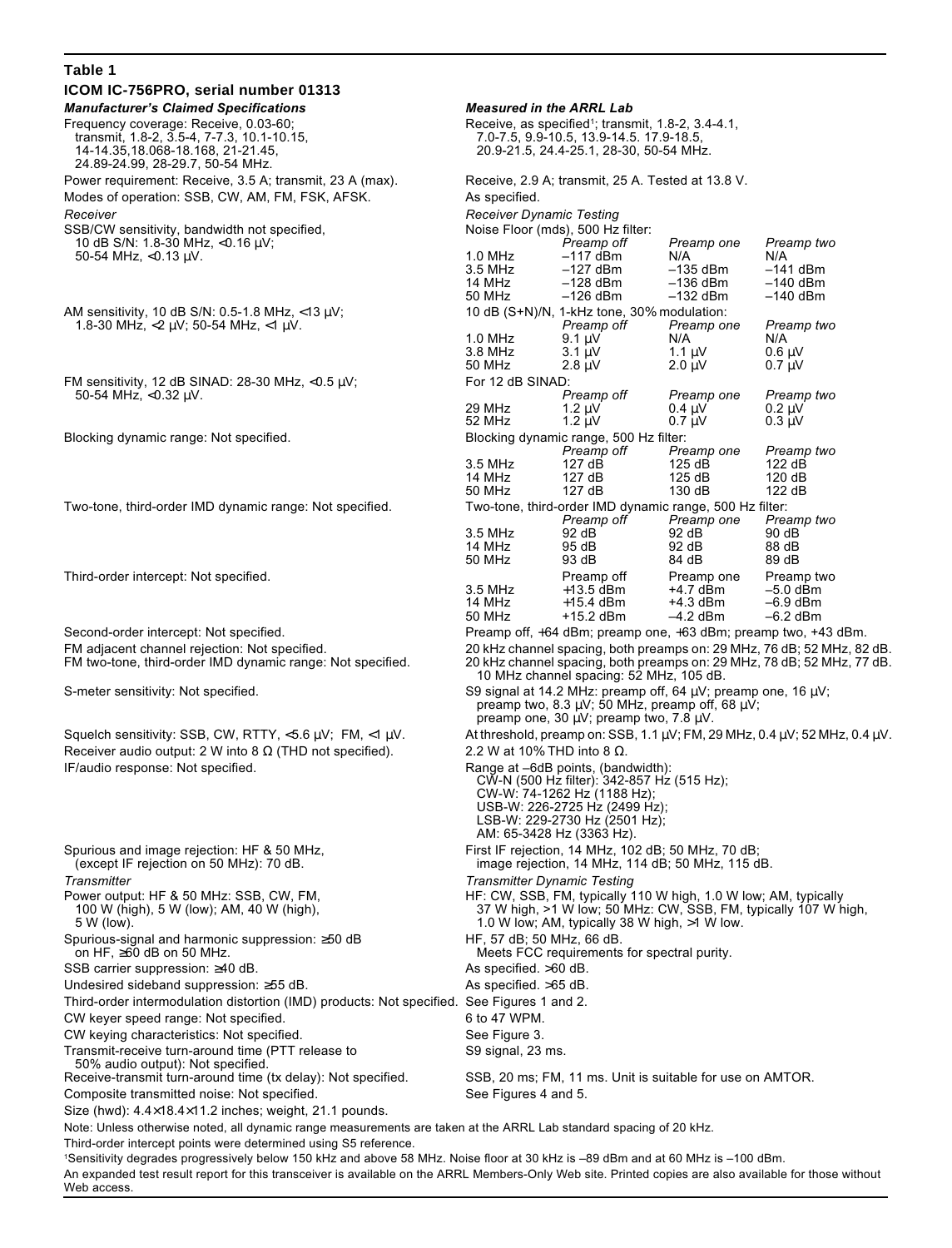

**Figure 1—Worst-case spectral display of the IC-756PRO transmitter during two-tone intermodulation distortion (IMD) testing on HF. The worst-case third-order product is approximately 31 dB below PEP output, and the worstcase fifth-order is approximately 49 dB down. The transmitter was being operated at 100 W output at 28.350 MHz.**



**Figure 2—Spectral display of the IC-756PRO transmitter during two-tone intermodulation distortion (IMD) testing on 6 meters. The third-order product is approximately 34 dB below PEP output, and the fifth-order is approximately 40 dB down. The transmitter was being operated at 100 W output at 50.200 MHz.**



**Figure 4—Worst-case tested HF spectral display of the IC-756PRO transmitter output during composite-noise testing at 14 MHz. Power output is 100 W. The carrier, off the left edge of the plot, is not shown. This plot shows composite transmitted noise 2 to 22 kHz from the carrier.**

haps *idiosyncrasies* is a better word—that most can overlook but that some users might find undesirable or even unacceptable. More on those in just a bit.

#### **Where to Start?**

The most striking thing about the IC-756PRO is its display. It's easy to get distracted by it—lost in the depths of its beauty, as it were. (Sorry, we were getting carried away there for a moment.) Unlike the monochrome panel of its ancestral namesake, the PRO's approximately  $3^{1/4} \times 4^{1/4}$ -inch screen defaults to a bright and colorful image. But it's not just there for good looks. It's both the focal point of the transceiver and an integral component of the operating interface.

ICOM has carried on its tradition of "F" (function) keys associated with the display begun with the IC-781—to change operating parameters. This aspect, coupled with the color screen, give the user a bit more of the look and feel of a PC-controlled radio, even without the PC.



**Figure 5—Spectral display of the IC-756PRO transmitter output during composite-noise testing at 50.2 MHz. Power output is 100 W. The carrier, off the left edge of the plot, is not shown. This plot shows composite transmitted noise 2 to 22 kHz from the carrier.**

The panel layout is essentially identical to the IC-756. Traditionalists will appreciate the conventional analog-style multifunction meter that reads out not only signal strength but power output, SWR, audio compression level and ALC. Modernists will appreciate the fact that you can call up a fully digital "meter" on the display.

Tuning is accomplished using a large, comfortable rubber-trimmed knob equipped with a "finger dimple." You can adjust the drag on the tuning knob using a screwdriver. Smaller analog-style controls—some of them concentric—and a plethora of pushbuttons round out the control interface. There are more than 70 front-panel controls.

Users encountered few mysteries while attempting to bend the IC-756PRO to their respective wills. As one veteran user—already an avowed IC-756 fan—put it: "It's one of the more intuitive radios I've used recently. The color screen is terrific, and the ergonomics—including the rear panel—are excellent." Another user judged the ergo-



**Figure 3—CW keying waveform for the IC-756PRO showing the first two dits in full-break-in (QSK) mode. The equivalent keying speed is 60 WPM. The upper trace is the actual key closure; the lower trace is the RF envelope. Horizontal divisions are 10 ms. The transceiver was being operated at 100 W output at 14.2 MHz. Note that both dits are somewhat shortened. Only the first dit is shortened in semi-break-in mode.**

nomics on the PRO "the best of any Japanese radio in a while."

"Terrific" might be an understatement. The black-background display shows your main frequency in cyan numerals that stand approximately 1 /4-inch tall. The other text and numerals on the display are crisp and sharp and easy to see and read at any reasonable viewing angle.

Don't like the display fonts? They're easily changed! (How many other radios let you do that?) The "Basic 1" default is quite readable, but if you don't like the outline font on the sub receiver, you can switch to Basic 2 that renders the sub receiver's frequency in a shaded font. "Pop" is a more happy-golucky kind of font. There's also something called "7seg" that lends an LED sort of look to the readout. In addition, there are two italic fonts and something called "classic" (sorry, no Olde English).

In the default setting, the PRO declares the active mode within a small text "blimp" black text on tan. You'll always know which is the "transmit" VFO—it's marked with a red "TX" inside a red oval. Go to **SPLIT** function and the display presents a bold "SPLIT" alert black text on red.

RIT is marked with a black text on small green blimp, and the RIT frequency readout is  $\frac{3}{16}$ -inch high numerals. By the way, there's receive and transmit incremental tuning, plus a convenient **CLEAR** button that works during transmit.

Functions—which vary with mode—line the left-hand side and bottom of the display screen. These functions—essentially what often would be "menu functions" on a typical transceiver—are associated with keys that rim the display. The F-1 through F-5 keys are immediately below the display. Beneath these are very similar-looking buttons that let you select modes (**SSB**, **CW**-**RTTY**, and **AM/FM**, plus the all-important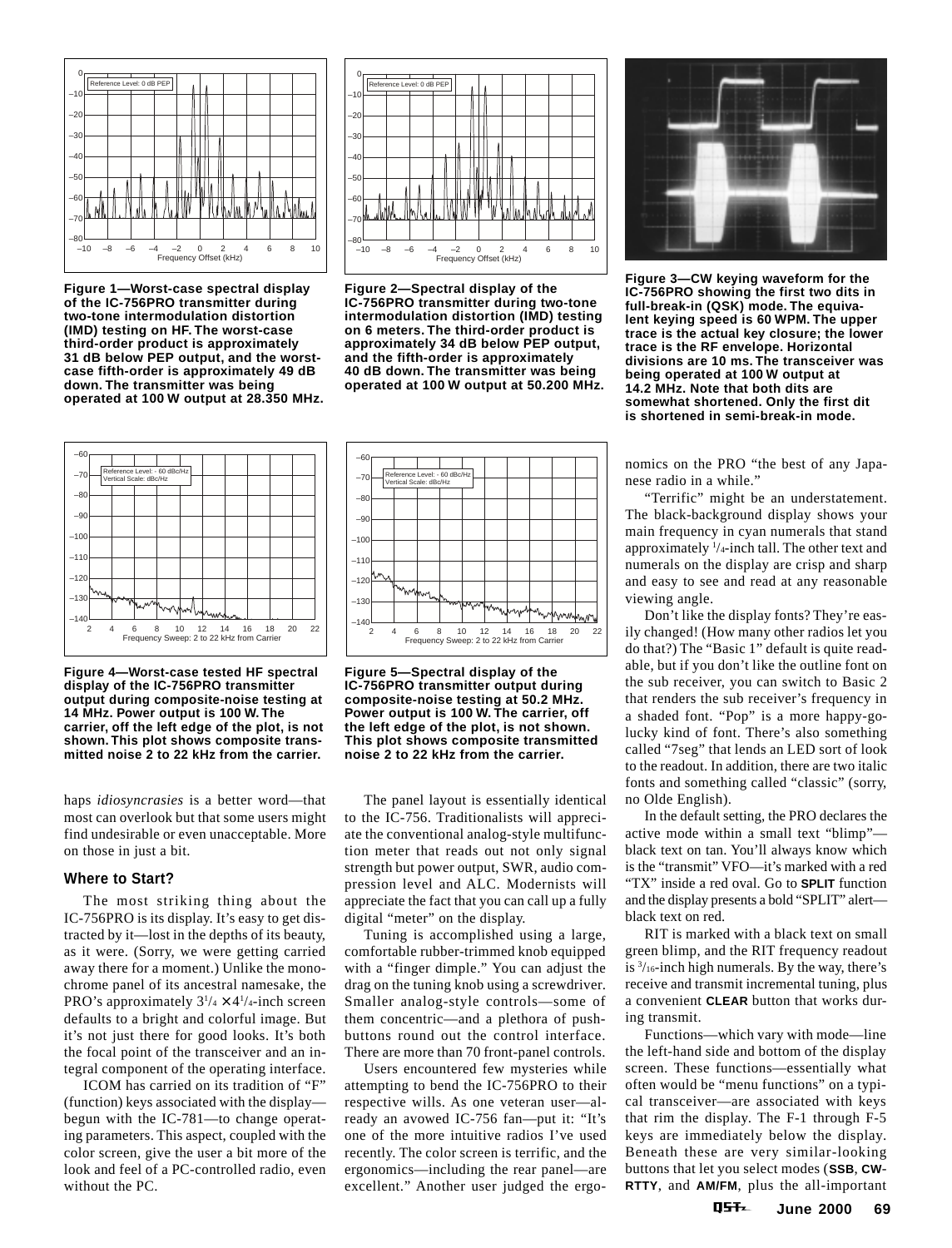**FILTER** button and an **EXIT** button that is this radio's version of the Escape key).

As with the original '756, a row of tiny stem controls are on the bottom, left-hand edge of the front-panel apron. These include the **MIC GAIN**, **RF POWER**, **COMP**, **KEY SPEED**, and **BK-IN DELAY** controls.

But enough about the cosmetics.

#### **Getting Around**

As was the case with its predecessors, the IC-756PRO makes it exceptionally easy to get out and move around the available spectrum. You can band hop by pressing the individual band buttons or the **GENE** button (for general-coverage). These summon triple-stacking registers, so each push on a given button sets up another frequency, mode, filter and AGC setting within that band, so you can have a CW, SSB and an RTTY or PSK31 frequency and settings in each register!

To suit any knob spinner, the radio can be set up so that the faster you crank, the faster it changes frequency. Pushing the **TS** (tuning step) button allows even greater alacrity. For slower, finer tuning in CW or RTTY, the PRO offers the **1/4** button.

Of course you can also enter frequencies directly using the keypad.

#### **A Wide, Wide World of Digital Filters**

The PRO's digital filters implementation means you'll very likely never be at a loss for a filter that will help you single out the station you want to hear. ICOM calculated that you have 44 different filter combinations for SSB and CW, 32 for RTTY, and three for AM and FM. Three filter settings remain available at any given instant.

Along the top of the display screen the radio's filter settings are spelled out in both text and numerals and by use of a small icon representing the bandwidth in effect. Pushing the **FILTER** button steps you through the three filters in place at that time. For SSB, the default filters are 3.0, 2.4, and 1.8 kHz; for CW, they're 800, 500 and 250 Hz.

Want more detail? Push and *hold* the **FILTER** button and prepare to enter the IC-756PRO's digital dimension (with apologies to *QST* columnist Stan Horzepa, WA1LOU). This action brings you to a "FILTER" subdisplay on the bottom of the screen that shows in text and graphics what filters are in play. Changing them is simple. Say you'd rather have a bit narrower SSB filter for the FIL 1 position. With that filter position selected, press the **BW** key (F-1 in this case) and, while holding it in, turn the tuning knob.

You have a great deal of latitude on SSB and CW—as wide as 3.6 kHz and as narrow as a 50-Hz sliver. The RTTY, AM and FM filters settings are predetermined. For AM, your choices are 9, 6 and 3 kHz; for FM, you've got 15, 10, and 7 kHz; for RTTY, 1 kHz, 500 Hz, 350 Hz and 250 Hz.

#### **A Great Set of (Radio) Knobs**

Beyond the filters, the **TWIN PBT** passband tuning controls are the receiver's most potent adjunct weapon to fight QRM, and they work very effectively. These concentric controls let you adjust the passband width of the DSP filter you've got selected, outside of the narrowest filter bandwidth setting. You use the **TWIN PBT** knobs to further fine-tune the basic filter choices, in essence creating *new* filters which the IC-756PRO displays and also remembers for later use. Sometimes, what might be thought of as an "extreme" setting can make all the difference.

The degree of **TWIN PBT** latitude depends on the filter selected and the passband width. Filters are automatically memorized in each mode, and PBT settings are memorized for each filter. The **PBT CLEAR** button illuminates when the PBT is in use. Pushing and holding the button for two seconds clears any PBT settings.

The digital **NOTCH** button is a three-step affair. Press it once and get the automatic notch. Press it again for the manual notch, and use the **NOTCH** knob to vanquish the offender. Press it again and the notch function is off.

Users unanimously appreciated the combination of DSP filter settings, the PBT, and the digital notch. "The notch filter and PBT are outstanding," one user enthused. "I've never used a PBT this effective. Many offending signals are just gone, and it's really easy to use." Declared another: "I was very impressed with the filtering, including the notch filter—wow!"

#### **Doing the Numbers**

Some of the test results from the ARRL Lab show that PRO is not about to unseat the (much more expensive) IC-781 or the later IC-775DSP (one of the early generation "IF DSP" radios) from their lofty perches among the best receivers on the market. Strictly on the basis of our Lab testing (see Table 1), the PRO receiver's strongsignal handling capability is not as quite as good as either of these two radios. Our tests revealed a respectable 127 dB of blocking dynamic range and 95 dB of two-tone, thirdorder dynamic range. The added flexibility provided by its multiple preamplifiers and attenuators however, permits the user to find the right level of receiver sensitivity for nearly any situation. Within its price class, even going just by the numbers alone, the PRO's basic receiver performance holds its own.

But there is more to the story than just those two receiver-performance numbers. (Some of that story is covered here; some of the rest can be read in the Expanded Test Result Report offered by the ARRL Lab.) In some ways, the PRO's receiver performance shines.

One thing that was noted in the course of our Lab testing, and by all of our review team, was that the DSP-based filter performance is very sharp. When you tune the receiver off of a signal that you are listening to, it quickly drops off the edge of a very steep skirt.

Most users agree that the PRO's filters were very solid in the face of nearby signals. "This radio *is* revolutionary in the way it provides the user the ability to design their own filters," one new owner declared. "The razor-thin settings can be exceptional and there is none of the 'blowby' that you generally observe with a crystal filter and its broader skirts. Even a very loud signal is simply not readable 100 Hz away with a 100-Hz bandwidth setting."

When using the wider filter settings, although the passband is wider, the signals still seem to "drop off the edge of a cliff" when the receiver is tuned and the signal falls outside of the filter passband.

During the CQ World Wide 160 Meter CW Contest, we were able to pull out QSOs 200 to 300 Hz apart. Yes, we could still hear some key clicks, but they were not a major issue and were pretty minimal by the time you were 400 to 500 Hz away. The Lab wanted to know, however, whether these clicks were artifacts of the receiver's DSP (as had been rumored in some of the reflector discussions about this radio) or whether they were actual transmitted keying sidebands. Clearly, key clicks could be heard if the receiver was tuned very close to a transmitted signal.

We turned to the Lab for further investigation. They found that if our Lab's test generator was switched on and off, very distinct transients could be heard.

We went back and had a look at some of our published transmitter keying photos from previous reviews. Most modern radios exhibit CW keying rise and fall times that are much sharper than the 5 ms that is often touted as "optimum." Turning our signal generator on and off results in "square-wave" keying—rich in key clicks. Maybe some of what we were hearing could be attributed to the transmitters.

To answer this, we tried an "acid test." On 7 MHz, we generated an S9+30 dB keyed signal, using a function generator and signal generator to create near-perfect CW (virtually no key clicks). Using the PRO's 50-Hz filter setting, we were easily able to copy a weaker signal 100 Hz away from our "local" QRM. On 20 meters, we generated an S5 signal and plunked down our S9+30 dB QRM source nearby. We were able to get within about 400 Hz before copy got problematic. (Don't try this with a signal much weaker than that, however.) In no case were any additional key clicks observed from this "perfect" CW signal, even if we inserted up to two additional S9+40 dB signals 10 kHz away.

It looks like some of what is being heard on the air is actually being transmitted. The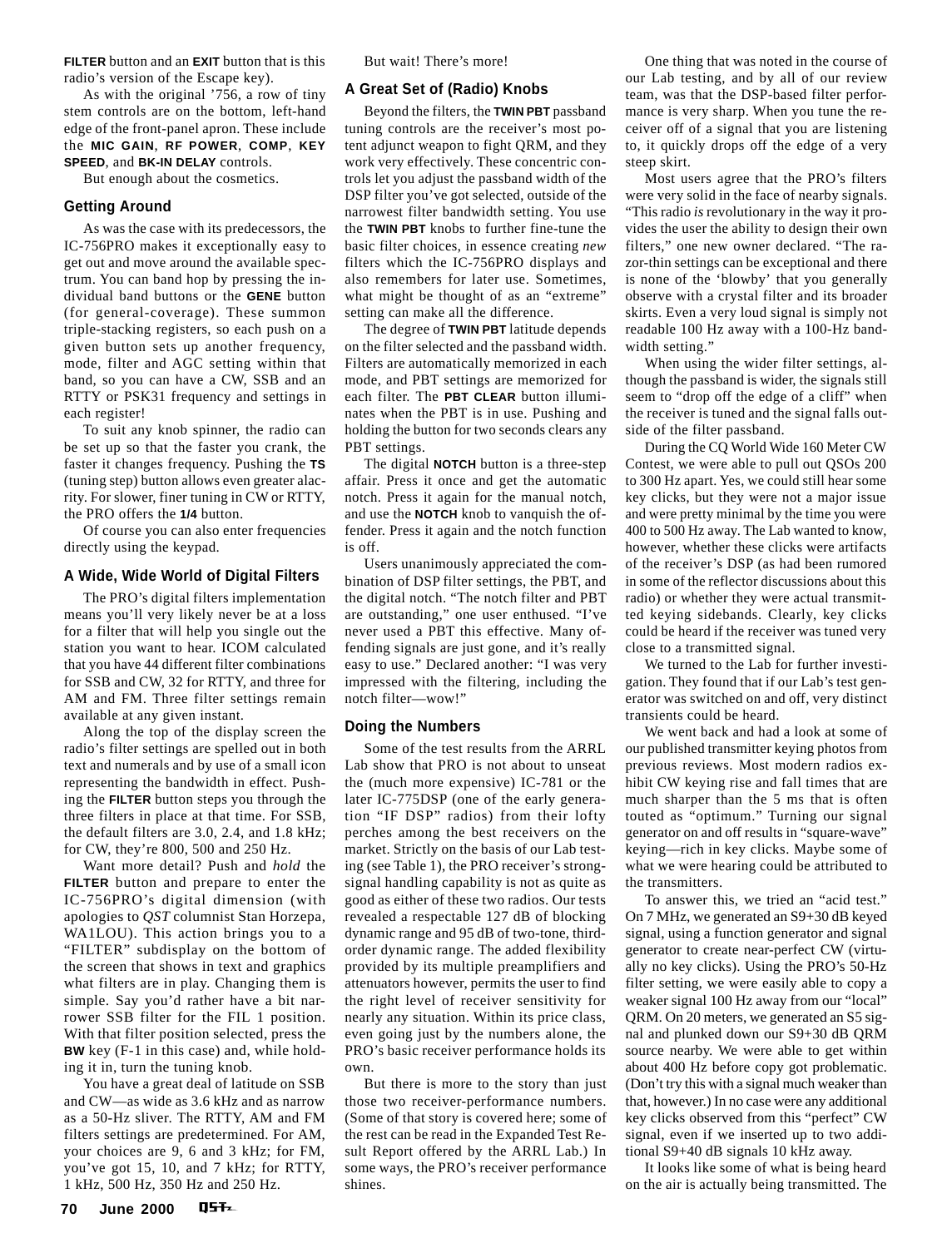sharp filter skirts explain this. We did some A/B comparisons between the PRO and our W1INF club station's IC-765, with a 500 Hz filter. The '765's 500-Hz crystal filter is pretty good, but a strong signal 1 kHz away can still be heard weakly (albeit at a 1500 Hz audio tone). That amount of normal filter "blowby" in the IC-765 was enough to mask the weaker keying sidebands generated by a typical over-the-air signal. On the PRO, the nearby signal was inaudible—only the keying *sidebands* remained.

The overall effect is that the sharp skirts of the IC-756PRO's digital filters buy you more than you lose.

We tried the 50 Hz and 100 Hz filter settings to see if we could distinguish among the various calling stations in a huge DX pileup (for XRØZY). Some minor clicking aside, it was possible to pull out quite a few individual stations and hear *only that signal*.

The ARRL Lab tests generally include an "in-band" intermod test in which two signals are present in the receiver passband simultaneously. A spectrum analyzer is used to measure any intermodulation that occurs between these two signals. The test results looked good (they are published in the Expanded Test Result Report), but ARRL Laboratory Supervisor Ed Hare, W1RFI, noted that he could hear intermod. Puzzling.

A bit of further experimentation revealed something unusual—although the in-band IMD was quite good during the "steadystate" conditions of CW signal generators, if one or both of the two tones was keyed on and off, the IMD rose audibly for a fraction of a second. By careful manipulation of the spectrum analyzer, this could be seen, as well as heard. (This was not affected by the AGC settings.) This does appear to be an artifact of the receiver DSP.

How bad is it? That depends. In most cases, the effect can be eliminated by using the very DSP that might be causing it. You simply narrow the receiver IF so that only one signal can be heard. Based on the reports of the reviewers, this does not seem to affect the SSB performance. This could be one of those things that is just "different" about the sound of a DSP radio.

The performance characteristics of the IC-756PRO's transmitter also deserve attention. Although the close-in transmit IMD (third and fifth order) is about average, on most bands, the higher-order IMD (ie, the IMD that might be heard several kHz up and down the band) is reasonably low.

What is especially notable about this transmitter is its low level of transmitted composite noise (see Figures 4 and 5). Particularly on HF, this rig's local oscillator is very clean, a factor that will affect not only how this radio sounds to others on other parts of the band, but also how the band sounds on this radio. Our tests revealed that none of the receiver numbers, even the close-in dynamic range measurements, were noise limited.

We've gone to great lengths to describe the PRO's abilities and limitations in receiving CW. Its CW transmitting characteristics seem to be outstanding. One CW maven described its keying as "perfect in every way." If you enjoy full-break-in CW, the QSK is quiet and "free from clacking relays," one user noted. If you don't think the CW is perfect, the shape of the transmitted CW note can be altered through menu settings.

SSB was where the PRO really shone receiving *and* transmitting. You can use much narrower filters and PBT settings in SSB than you'd likely be able to get away with using crystal filters and still retain intelligibility. The tighter filters were a bit on the ringy side, and the narrower settings will roll off the higher-frequency audio components, possibly limiting intelligibility. But its 1.8 kHz setting does a superb job of minimizing adjacent QRM. A twist or two on the PBT can eliminate upside or downside QRM.

The PRO can be made to sound stunning on the air. It has provisions to tailor transmitted audio to run the gamut from tightly compressed and equalized contest audio to full-bodied "broadcast" audio. On-air reports confirmed the effectiveness of these various permutations and combinations to suit a particular occasion. There are separate menu adjustments for transmit bass and treble. In addition, a front-panel key lets you choose from wide, medium, or narrow (constricted audio bandpass) modes with the compressor either on or off.

#### **Band Scope**

This transceiver has what could be the first "band scope" that's truly useful *and* good-looking. Current signals show up in pale green; if the function is enabled, signal peaks heard—but not necessarily still there are in the background in pale blue, at least until you change frequency. This also can be deactivated, but it's convenient for locating signals that were there and might return.

You can apply separate preamps or attenuators to the 'scope. One veteran contester and DXer liked the ability afforded by the scope to see what was going on nearby. His station has four phased verticals on 80 and can switch directions instantly. "With the spectrum scope, this means I can tell whether an off-frequency signal is coming from an interesting direction without even tuning to the signal!" he said. "That feature could spoil me in a hurry."

If you want to tune to the signal, it's possible to freeze the display and you can tune the "cursor" or "marker" to one of those "interesting" signals for a listen. It's possible to select a marker for the main receiver or one for the sub receiver. The IC-756PRO also lets you apply up to 30 dB of attenuation to the scope without affecting the received signal. You can adjust the scope's "span" from ±12.5 kHz to ±25, 50, or 100 kHz.

The scope also shows your own signal

on transmit, although you can disable this feature.

#### **Digital Voice Recorder**

Is it live or is it DVR? The digital voice recorder is yet another "extra" you won't have to buy with the PRO, and it's nothing short of *waaay* cool. Setting up and using the DVR is simple and fun. It's also easy to name a given memory slot—four for transmit, four for receive and each up to 15 seconds long.

The DVR lets you record your own audio to spare your voice during the long contest weekend. You also can record audio from the receiver, but you can't play it back on the air (lest anyone be tempted). A mike level adjustment is available to set your recording level, and a transmit level setting allows you to match your "live" and DVR audio levels. Although the DVR is accessible only in one of the voice modes (ie, SSB or AM/FM), once it's up on the screen, you can switch to CW or RTTY and record away.

One of the really slick aspects of the DVR is that when you record audio off the air, the PRO automatically stamps the memory with the frequency, mode, time of day (but not date) and cut length.

You can apply an up to 20-character name to each transmit memory by pushing the **NAME** key, selecting numbers or letters, and using the main tuning knob to pick the characters you need.

Now for the downside on this fine feature: If you're running the DVR, you can't bring up the band scope or any other menu window at the same time—something you'd most likely want to be doing during a contest. Bummer! Perhaps the DVR can be controlled remotely (via PC) while the band scope or other menu is up on the display.

#### **Memory Keyer**

The memory keyer in the PRO appears to be identical to the one in the IC-746. Each memory holds 54 characters. Filling the memories involves pushing an **EDIT** button and using the main tuning knob to select the numerals, letters, characters and spaces. The keyer will generate consecutive serial numbers for contesting, including so-called "cut" or abbreviated numbers (such as "n" for 9 and "a" for 1). Some ops will be disappointed that the PRO keyer does not offer an option to record CW strings sent manually.

The keyer paddle plugs into the **ELEC-KEY** jack on the radio's front panel. Via the menu, this jack can be set up to accommodate a keyer paddle, emulate a "bug" or serve as a straight key jack. A separate, singlefunction straight key jack is on the rear apron, where it's also convenient for keying the radio from a PC logging program or other keying source.

A **KEYER CW-KEY** menu accesses the software adjustments for keyer repeat time, dot/ dash ratio, rise time, polarity and keyer type,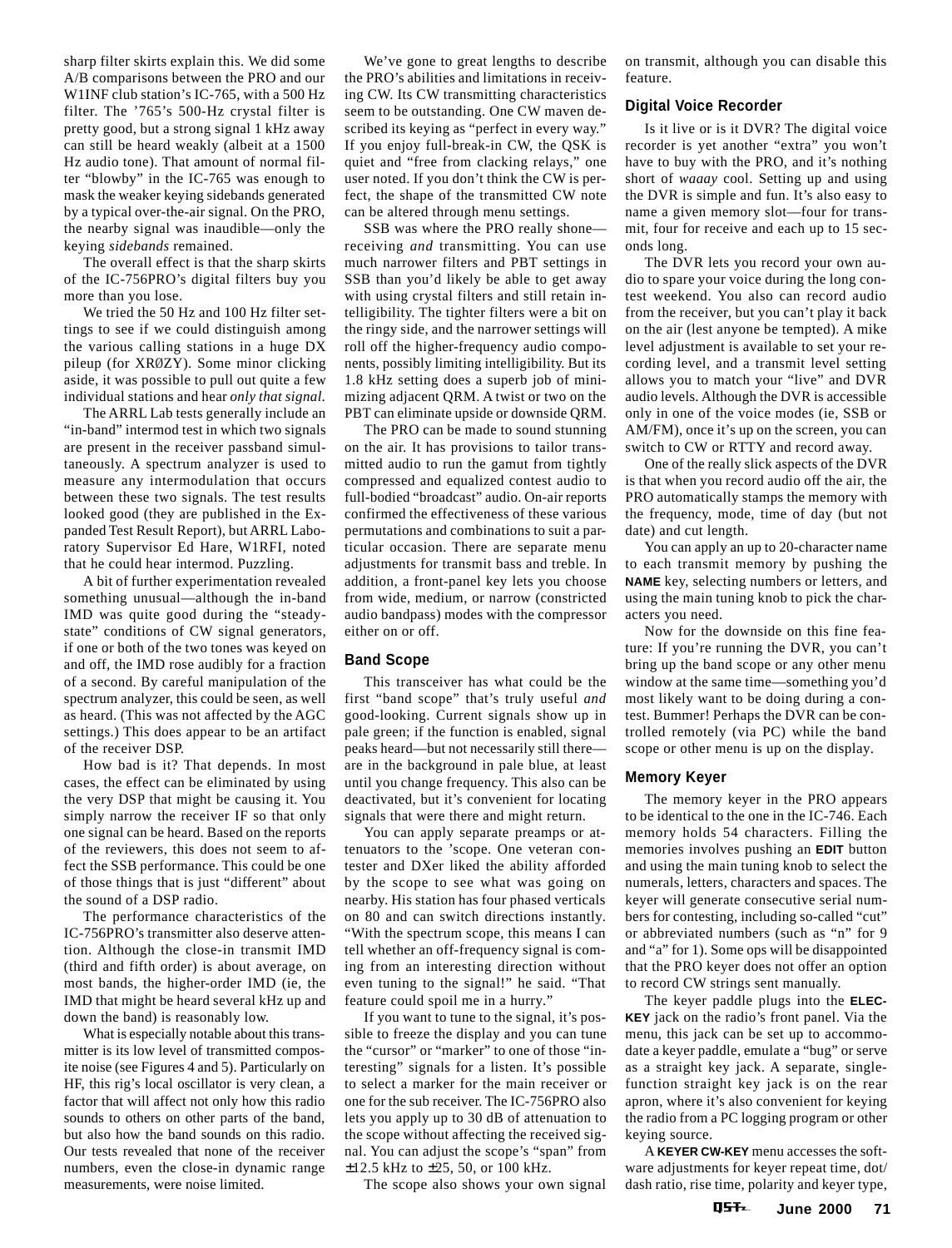and to let you use the mike **UP/DOWN** buttons as a keying source.

#### **Dualwatch**

*Dualwatch* permits you to listen to two different frequencies in the same band at the same time. This might come in handy for example, if you're working a pileup in split and want to keep half an ear on your transmit frequency, or if you're waiting for another station to show up on another frequency while working someone else.

There are some limitations here. Both signals have to be the same mode and, as we said, in the same band. Pushing the **DUALWATCH** button puts the sub receiver on the same frequency and mode as the main receiver. You then can set up the second frequency. Using the **BAL** (balance) knob, you can then crank in as much audio as you want (up to and including 100%) from the secondary channel you want to monitor. The S meter shows a combined signal strength, by the way. Pushing **CHANGE** or **SPLIT** immediately gives you the ability to transmit on that frequency. It's *that* easy!

It's possible to scan on the main readout all the while conducting your conversation on the sub receiver channel. You do this by employing Dualwatch in combination with split.

When enabled, the *Quick Dualwatch* setting automatically sets the sub receiver to the main frequency and activates Dualwatch when you press and hold the **DUALWATCH** button.

#### **Memories Galore**

Memory keyers for CW and voice aside, the PRO also offers 99 regular memories and 2 band-edge memories plus five or 10 "memo pad" memories. All memories retain frequency, mode, antenna, filter settings and, if desired, an alphanumeric memory name up to 10 characters long.

A **MEMORY** screen can let you view the contents of up to 13 memory channels (seven is the default), and you can select a memory channel from that screen if you like, or use the **UP/DOWN** buttons to step through the ones already programmed.

The radio also offers handy scratch pad memories that are great for contesting or DXing.

#### **The Great RTTY Mystery**

We were blown away by the built-in RTTY decoder that reads out several lines of conventional 45-bps Baudot code right on the screen. It works so well that we were dismayed that ICOM did not go the full distance and integrate transmit capability as well, such as the Patcomm 16000 (see "Product Review," *QST*, February 1998) did. That would have made it perfect (well, maybe PSK31, too—*then* it would be perfect).

Still, the RTTY decode capability works superbly, and it even includes a snazzy indicator on the display for quick and accurate tuning. One user found the receive-only function very useful for casual monitoring. "A lot of evenings, I'll pop into my shack for a couple of minutes to see what's going on, and it's a hassle to boot up my computer to find out who's transmitting on RTTY," he said. "If I hear someone I want to work, then I can turn on my computer." This user said the RTTY decoder copied very well compared to his PC soundcard software.

The transceiver has five RTTY filters, and you can pick a passband width of 1 kHz, 500 Hz, 350 Hz and 250 Hz. The TPF "twin peak filter" for RTTY can boost the mark and space frequencies to further improve readability.

#### **Idiosyncrasies**

Several operators have noticed what we'll call "idiosyncrasies" while using the IC-756PRO. For example, at some wider filter settings and with a band filled with signals, the radio generates a low-level rumble. This was confirmed by looking at the band scope. When no signals were present, the rumble was gone. The more signals in the bandpass, the more rumble. This is especially noticeable when using headphones that have above-average low-frequency response. With headphones or a speaker that rolls off the lower frequencies, you probably won't notice it. One new owner told us he'd sent his radio back to ICOM for repair or adjustment because of this phenomenon. "ICOM indicated that what I'm hearing is an 'artifact' of the quiet receiver design," he reported, adding that reducing the RF gain does eliminate the "minor problem." Other users said they just got used to the rumble and ignored it after a while.

Some operators complained that the PRO degraded the tone of strong CW signals, making them sound "flutey" or even a bit on the rough side. As one user described it, the receiver seemed to be on the verge of overloading, even to the point of occasionally clipping signals, resulting in distortion.

We noticed it too, especially on stronger signals, compared to the same signal monitored on the TS-850 we had on hand. This tends to be just slightly less noticeable with the noise reduction off. Besides the roughness or flutiness, the PRO has a habit of introducing pops on the "make" of each CW element. One user compared it to the sort of effect characteristic of direct conversion receivers employing audio-based AGC systems. Once again, less gain yielded a bettersounding received signal. Adjusting the AGC parameters can help.

The PRO also reacts differently to atmospheric noise. One user speculated that the "crinkling cellophane" noise he was hearing at wider bandwidths was related to "realnoise signals" coming into the receiver. The noise was "an artifact of the way the DSP presents clipped noise peaks in the audio," he theorized.

ICOM attributes this effect to the sharp skirts created by the digital filters. Their response to this statement is: "Poor shape factor results in lots of high frequency hiss. Sharp skirts kill the hiss—all that you hear is the low frequency noise."

#### **This and That**

**•** Not since the days of tube-type transceivers have we had to wait for a radio to "warm up" after turning it on. We've been spoiled by "instant-on" technology. The IC-756PRO's boot-up "DSP calibration" screen took us back a generation. "I thought I got away from this when I sold my Drake C line," one tester moaned. It only takes about 10 seconds, but perhaps to assuage the user's impatience (or stroke his or her ego), ICOM lets you put your name, call sign or other personal legend on the boot-up screen.

**•** The display features a very accurate 24 hour clock and on/off timer functions.

**•** A radio like this that's reliant on software/firmware can provide a lot of flexibility, letting you insinuate your particular tastes on various parameters that used to remain sealed off from prying fingers. The PRO offers a table that lets you pick tuning rates and steps for various modes; you also can adjust such parameters as CW keying and AGC time constants within given ranges.

**•** The radio tends to get a bit warm after extended use. The cooling blower is a bit noisy. It even made the radio shudder at times.

**•** The noise reduction function was—as one user put it—"awesome." The NR is continuously adjustable, and it can impart some "processor noise" at extreme settings. But users appreciated its ability to ameliorate or eliminate hiss, spatter peaks, atmospherics and other QRN and, in the words of the same user "make the radio easier to listen to for long periods."

**•** The PRO's noise blanker, like others we've encountered in ICOM radios, tends to be modestly effective (not all users agreed on this—at least one called it "useless"), but on an active band, enabling the noise blanker brings up the same sort of snaps, crackles and pops we heard on the IC-706 series. On the other hand, it worked just fine to eliminate typical household noises such as a vacuum cleaner or an oil burner igniter.

**•** The PRO includes some convenient FM features. Via the menu, you can set FM split offsets for HF (ie, 10 meters) and 50 MHz and enable the *Quick Split* function. When working repeaters, you just press and hold the **SPLIT** button, and it automatically invokes the proper transmit frequency on the sub receiver. The NR function works in FM. CTCSS encode, decode and tone scan are included.

**•** The *Instruction Manual* is as easy to follow as it is to handle, with clear, concise language. For relative newcomers, it helpfully defines certain terms many of us take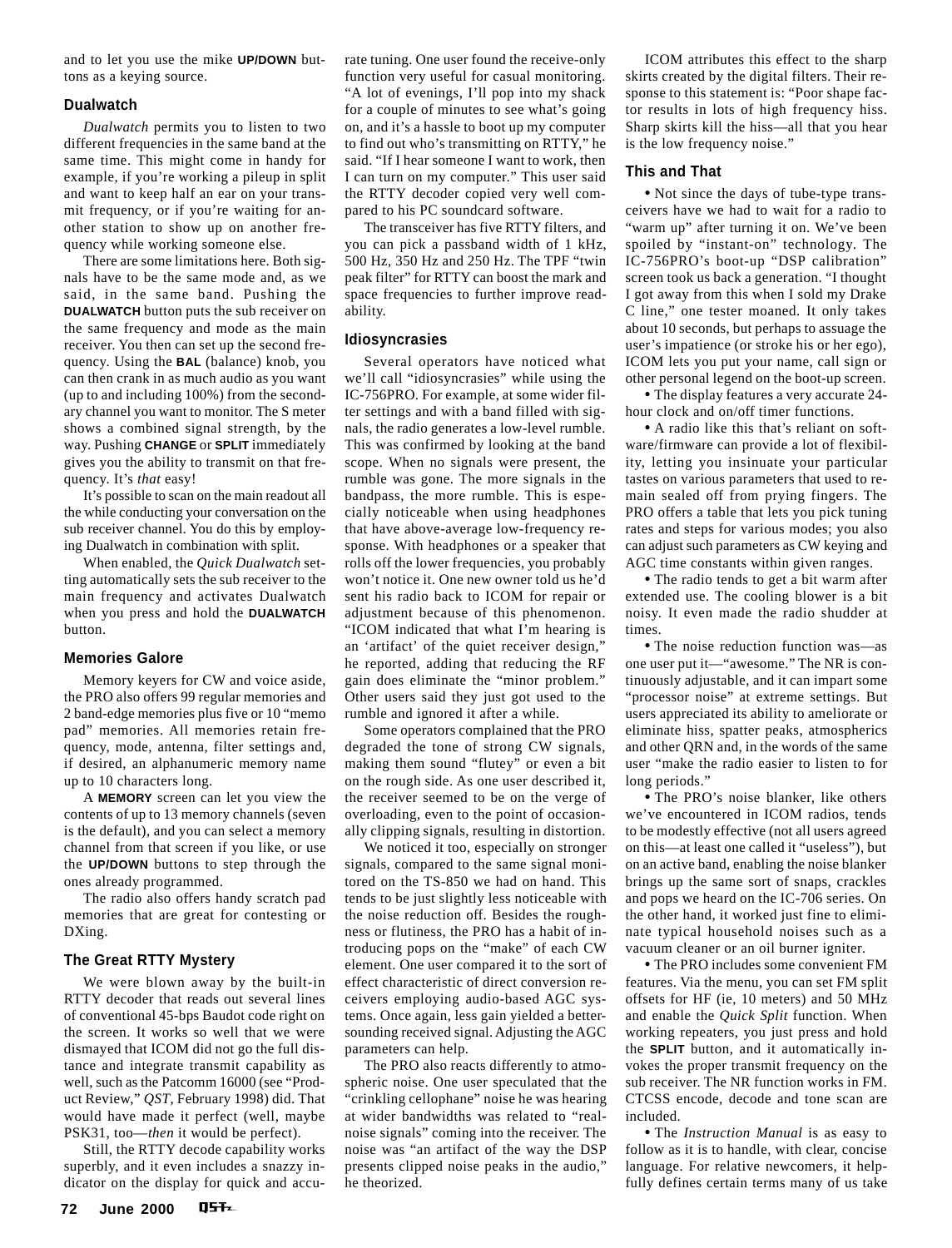<span id="page-7-0"></span>for granted, such as "AGC" and "attenuator." It includes practical tips (for instance, how to use RIT and transmit incremental tuning or ∆TX, as ICOM calls it) to point up the real-world value of certain features. It's sprinkled liberally with diagrams and graphics, including pinouts for all connectors and large block diagram and schematic fold-out inserts. A separate section details control commands for external control via an ICOM CI-V interface to a PC.

#### **Grand Finale**

The IC-756PRO can wear a lot of hats, as we found out. As we've suggested, this might translate into compromises on the features or performance *you* desire for *your* particular type of hamming. That said, however, we found that the PRO can hang tough in a contest, will hear the DX, sounds fabulous on SSB and CW, and has bells and whistles that most amateurs only dreamed about a decade ago.

It's an easy and enjoyable radio to use. All but the most particular operator likely would enjoy owning one. "Other than the feeling that the receiver could be better, I love this rig," said one experienced contester. "And it has been a long time since I used a radio where I felt like I wanted to go out and buy it."

We would like to thank Randy Thompson, K5ZD; David Sumner, K1ZZ; Mark Wilson, K1RO; Dave Patton, NT1N; John Bloom, KE3Z; Tony Brock Fisher, K1KP; Ed Hare, W1RFI; and the ARRL Lab staff for their help in preparing this review.

*Manufacturer*: ICOM America, 2380 116th Ave NE, Bellevue, WA 98004; 425- 454-8155; fax 425-454-1509; **75540. 525@compuserve.com**; **http://www. icomamerica.com**. Manufacturer's suggested retail price: \$3600. Typical current street price \$2975. UT-102 Voice Synthesizer Unit, \$74; CT-17 CI-V Level Converter for PC control, \$169.

### Ten-Tec 1210 10-Meter to 2-Meter Transverter

#### *Reviewed by Joe Bottiglieri, AA1GW Assistant Technical Editor*

If you were to engage the average ham in a lightning round of *word association*, I'd bet dollars to donuts (a wager that seems to be getting precariously close to even odds) that the reflex response to the phrase "two meters" would almost universally be "FM."

Admittedly, the vast majority of the activity on this band is frequency modulated. Ask any of us who have had the chance to experiment on 2 meters using sideband and CW though, and we'd regale you with tales of long-haul tropo openings, the brief signal bursts of meteor scatter, watery-sounding aurora and even the thrill of hearing your own signals beamed back to earth by a satellite. You *can* experience some of these propagation modes on FM, but SSB and CW didn't earn the title "the weak signal modes" for no reason.

Nearly all of us have 2-meter FM equipment. When initially shopping for radios for this band however, few are willing to ante up the added green stamps necessary for the purchase of a multimode 2-meter transceiver. Even used multimode VHF gear seems to command near ransom sums.

#### **An Alternative**

If you've already got HF equipment, a *transverter*—a device that will take receive and transmit signals from one band and convert them to receive and transmit signals on another—is a viable alternative to a standalone radio.

There are a handful of manufacturers that offer transverters. These units are designed to allow you to use your existing HF (and sometimes VHF) gear to gain access to individual bands of frequencies ranging from 6 meters up to the extreme microwaves.

Ten-Tec currently offers three: the 1208—a transverter that will allow you to convert the 20-meter band coverage of an HF transceiver to 6 meters; the 1209—a similar unit to convert 2 meters to 6; and—the sub-



ject of this review—the Ten-Tec 1210.

Connect the 1210 to the antenna jack of a multimode HF transceiver that covers the 10-meter band, a 12 V dc power supply and a 2-meter antenna; adjust the radio's RF output to between 4 and 20 W and *presto!* instant 2-meter multimode.

#### **Kit or Assembled?**

The 1210 is available in two versions either factory assembled or in kit form. The price difference is considerable—a C-note so if you don't mind spending some time (my construction time was around 14 hours) at the workbench, you can save yourself about 40%! Personally, I find building equipment nearly as much fun as operating it. We ordered the kit.

Ten-Tec has been in the kit business for a long time, and their experience shows. The quality of the components, the board, the enclosure and the manual is excellent.

The  $4 \times 5^{1/4}$ -inch glass-epoxy PC board is plated-through and clearly silk-screened with the component numbers and position outlines.

The rugged three-piece enclosure has a textured black finish and the power and transmit LED indicators, the power switch, and the antenna and transceiver connectors are labeled with bold white lettering. The finished kit has the look and feel of a com-

#### **Bottom Line**

The Ten-Tec 1210 transverter lets you add 2-meter multimode operation to your existing 10-meter or multiband HF transceiver at a fraction of the cost of a standalone transceiver.

mercially built unit.

The  $5\frac{1}{2} \times 8\frac{1}{2}$ -inch spiral-bound 48-page *Instruction Manual* is very well written and covers related topics far beyond just the assembly, alignment and operation of the transverter. The documentation also includes an  $11 \times 17$ -inch sheet of paper with a complete schematic on one side and parts placement diagrams (copies of those printed within the manual pages) on the reverse. These duplicate diagrams allow you to quickly determine a specific part's location without constantly having to flip through the pages of the manual.

Along with the manual and schematic sheet you'll find a *Kit Addendum* and two *Special Bulletin* sheets. Read them very carefully and pencil in corrections or "SEE AD-DENDUM" notices in the manual before you begin assembly. Failure to do this will lead to dire consequences—details later!

#### **Laying the Groundwork**

In addition to a very basic selection of electronics hand tools, you'll need a voltohm meter, digital voltmeter or digital multimeter (*VOM*, *DVM* or *DMM*). A wattmeter capable of making measurements at VHF, a 2-meter transceiver (your FM H-T or mobile radio will do) and a frequency counter or a receiver that will cover 116 MHz are also required.

While it's tempting to dive right in and pull parts from the various plastic bags and stuff them into the board, do yourself a favor and take a complete inventory first. Use your favorite method to sort and organize the parts to make them easy to locate when their number comes up.

If you near the end of the assembly process and end up with extra parts, you'll know you've left something out somewhere. If you get down to the last resistor or capacitor and discover that the one you've got left is the wrong value, you'll know that you've put the desired part in the wrong location. (Trust me on this. I inadvertently swapped a couple of the molded inductors and discovered it this way.)